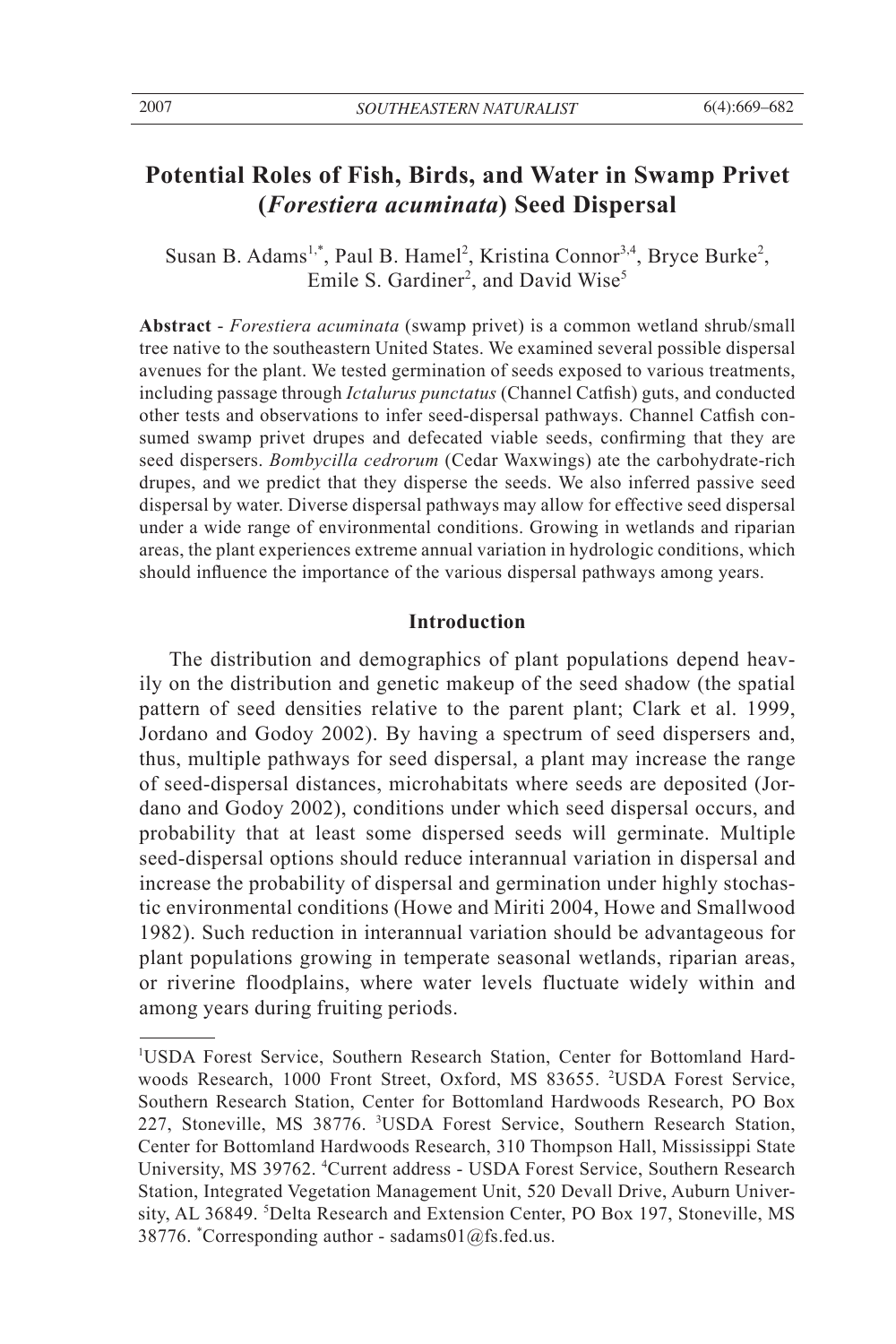*Forestiera acuminata* (Michaux) Poiret (swamp privet) is a deciduous large shrub/small tree native to wetlands and edges of rivers and lakes in the southeastern United States (Duncan and Duncan 1988). Abundant in the Mississippi Alluvial Valley, swamp privet thrives in seasonally flooded habitats, blooming in early spring (late March–April in central and northern Mississippi) when water levels are often high. The 10–15 mm long, elliptical drupes ripen in May or June (Radford et al. 1968) and can be abundant on the plants. A study concurrent with ours documented *Ictalurus punctatus* (Rafinesque) (Channel Catfish) as seed dispersers of swamp privet and *Morus rubra* L. (red mulberry) (Chick et al. 2003), but other dispersal pathways for swamp privet are unexplored. Ducks feed on the drupes (Duncan and Duncan 1988, Hicks and Stephenson 1978), but are probably seed predators, not dispersers. Seeds are important in *Aix sponsa*  L. (Wood Duck) diets (Hepp and Bellrose 1995), but tend to be destroyed via strong action by the gizzard.

In floodplain ecosystems, exchanges of nutrients and services between aquatic and semi-terrestrial systems are often important to biota in both systems, as exemplified by relationships between frugivorous fishes and many tree species in large, South American floodplains. Fishes of several orders (including Siluriformes, the catfishes) consume fruits and seeds in the Amazon and Orinoco river basins, with a continuum of seed dispersal versus destruction, depending on fish species and size, as well as on seed characteristics (Araujo-Lima and Goulding 1997, Gottsberger 1978, Kubitzki and Ziburski 1993). The catfishes are typically seed dispersers, and some South American plant species rely on catfish for seed dispersal (Kubitzki and Ziburski 1993). Despite its prevalence in South America, at the inception of this study, ichthyochory (seed dispersal by fishes) was undocumented in North America. Channel Catfish eat a variety of fruits and seeds, with such items forming a seasonally important part of the diet in some locations (Bailey and Harrison 1948). However, prior to 2003, no one had reported the species as a seed disperser.

After observing swamp privet drupes in stomachs of Channel Catfish, we began a study on the ecology of swamp privet seed dispersal. In addition to providing basic ecological information about this common wetland plant, the results may provide insight into the dispersal ecology of less common plants, such as the endangered *Lindera melissifolia* (Walt.) Blume (pondberry), an animal-dispersed plant growing in similar habitats near the study areas. In addition, swamp privet is one of the few plants producing fleshy fruits during spring in the study area, and as such, may provide an important, but overlooked, food source for a variety of animals. Our objectives were to: 1) determine the prevalence of catfish foraging on drupes and whether Channel Catfish are seed dispersers or seed predators; 2) determine how various drupe and seed treatments, including ingestion by fish, influence seed germination rates; 3) assess nutrient content of the drupes; 4) identify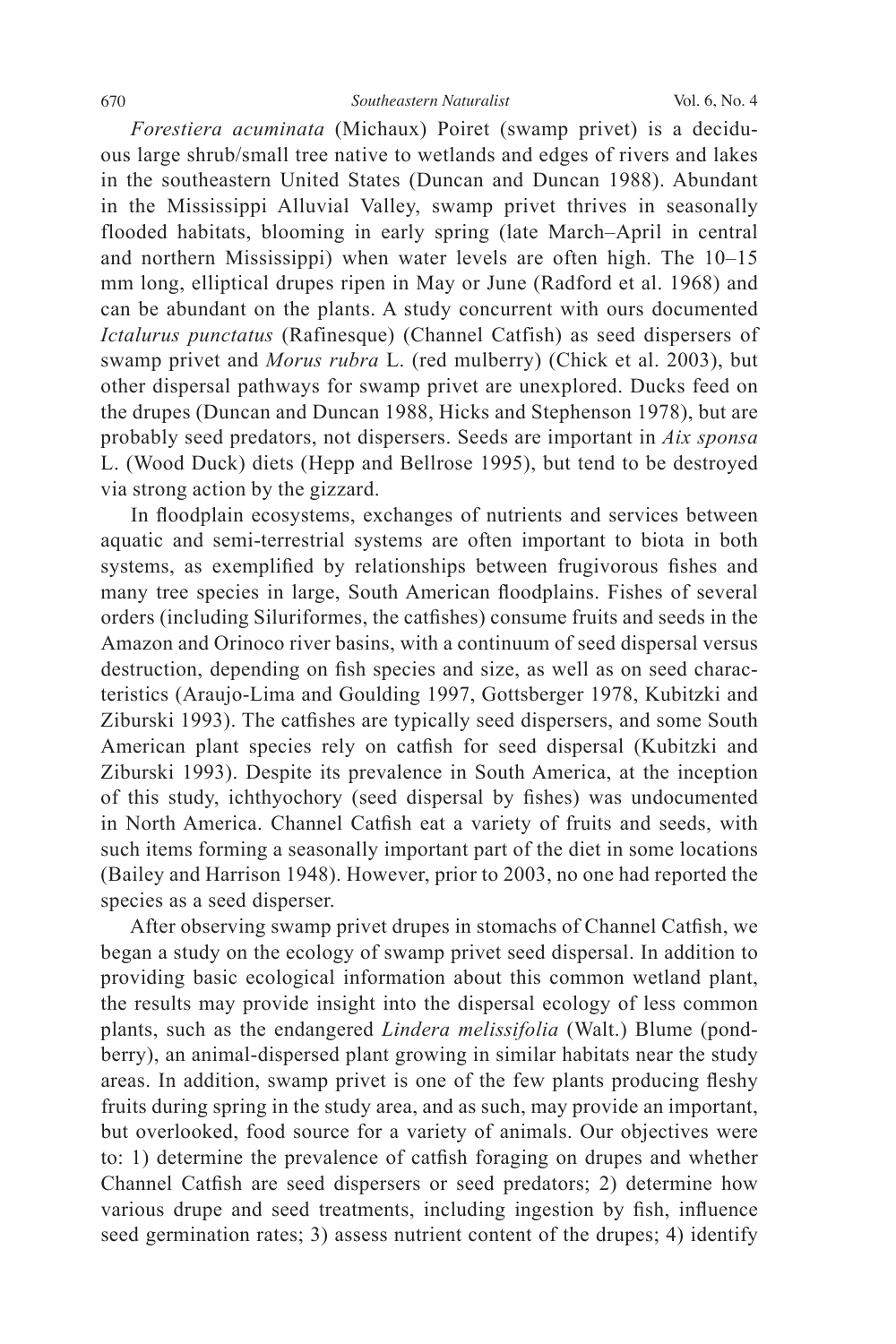2007 S.B. Adams, P.B. Hamel, K. Connor, B. Burke, E.S. Gardiner, and D. Wise 671 potential avian seed dispersers via direct observation and inference based on drupe nutrient content; and 5) observe drupe behavior in water to predict the importance of passive dispersal by water.

#### **Study System**

 Field work was conducted primarily on Lake Ferguson, Washington County, MS (33°26'N, 91°04'W). Lake Ferguson is an oxbow lake connected to the Mississippi River at the downstream end of the lake and diked at the upstream end. During very high river flows, the lake is also connected to the river laterally. We used additional study sites on Deer Creek in Stoneville, MS (Washington County; 33°26'N, 90°54'W), and on the Little Sunflower River in the Delta National Forest, MS (Sharkey County; 32°42'N, 90°49'W).

 We studied swamp privet plants along Lake Ferguson and Deer Creek from 2002–2006, but the plants had abundant ripe fruits in only one year, 2003. In 2002, swamp privet plants along Lake Ferguson were in bloom during the last week of March when the Mississippi River rose to nearly bankfull, inundating most of the flowers until the middle of April. After the water receded, the plants flowered a second time, but few drupes ripened. In 2004–2006, most plants were not flooded after flowering, but the vast majority of plants did not produce fruit, despite flowering profusely. Consequently, all results presented here are based on data collected in 2003.

 For simplicity in explaining our study, we refer to a seed with its endocarp as simply a seed and to the meso- and exocarp as pulp. A fruit with its pulp intact is a drupe.

### **Methods**

#### **Channel Catfish**

We sampled Channel Catfish by boat electrofishing, trapping in slat boxes baited with cheese, and fishing trot lines and yo-yos (automatically retracting fish lines with hooks) baited with *Dorosoma cepedianum* (Lesueur) (Gizzard Shad) in Lake Ferguson when ripe drupes were available in 2003. Water temperatures exceeded  $22^{\circ}$ C during all fish sampling.

We dissected stomachs and intestines of most of the fish to collect ingested swamp privet seeds. The remaining 12 fish (all captured on baited hooks) were caught on 29–30 May 2003 and immediately transported in a livewell to an indoor facility at the Thad Cochran National Warmwater Aquaculture Center (Stoneville, MS). The fish were held individually in 114-L tanks with continuously aerated and circulated 26 °C well water (Bosworth et al. 2003) until 13 June 2003. We checked tanks daily for defecated or regurgitated seeds and removed any seeds immediately. On 3 June, after a 48-hour period during which no regurgitated nor defecated seeds were observed, four swamp privet drupes were dropped into each of eight tanks containing wild-caught fish. We added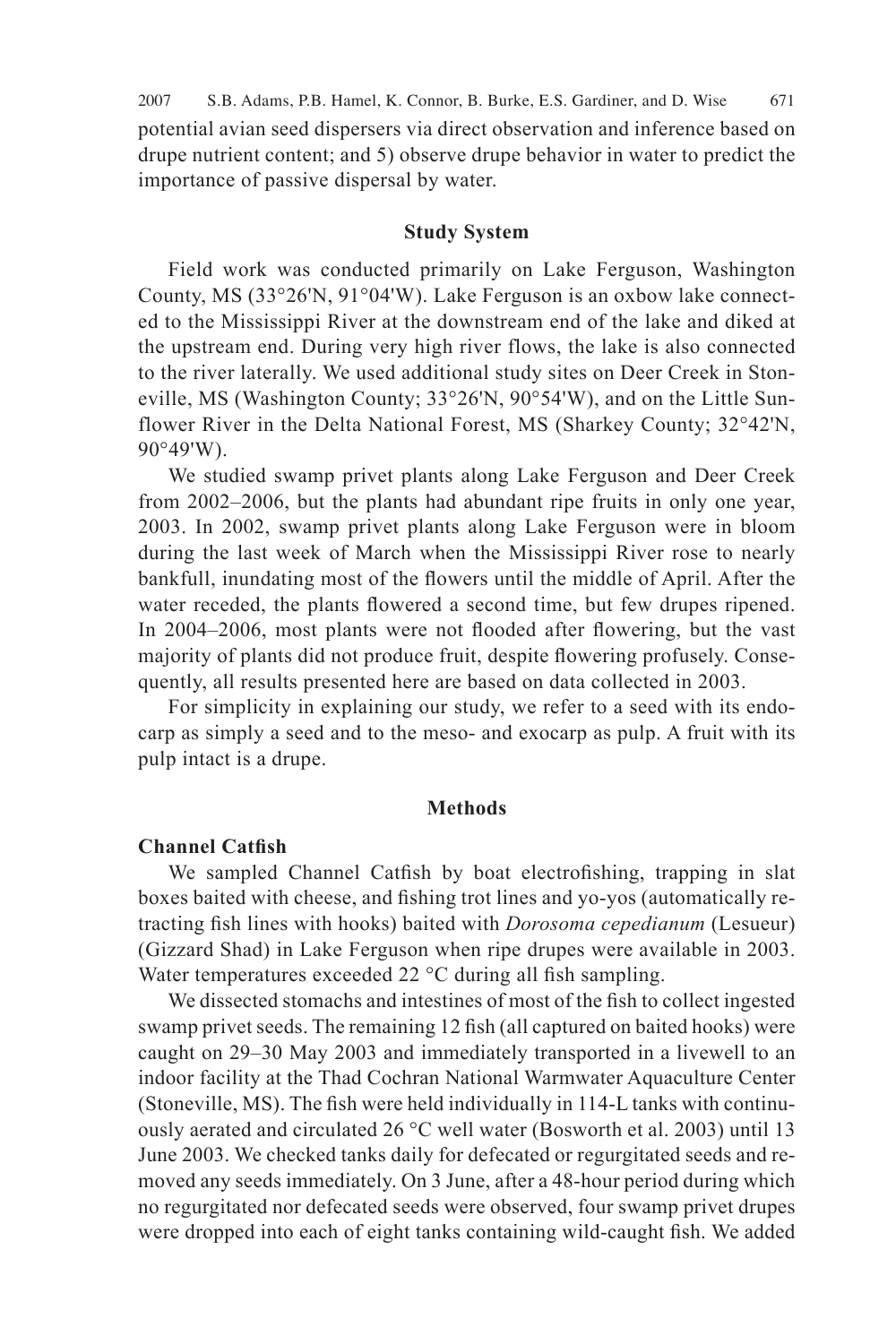additional drupes (16–60 per tank) to all tanks on 5 June and then checked tanks for defecated or regurgitated seeds daily until 13 June.

We also offered drupes to 15 captive-reared Channel Catfish (approximately 20 cm total length; 225 g average weight) at the same facility. On 28 May, we put three catfish in each of five 114-L tanks (conditions as described above). We added three drupes to each tank and observed seed handling by these small fish for 30 min. immediately and again on 29 May and checked tanks for defecated or regurgitated seeds.

# **Avian observations**

 To observe bird foraging on swamp privet drupes, we visited four opportunistically selected sites from 21–28 May 2003. Lake Ferguson and Deer Creek were visited twice each and the Little Sunflower River and the Delta Experimental Forest (Stoneville, MS) once each. Observation periods began between 0625 and 1055 and consisted of one person (P. Hamel) observing a group of swamp privet plants for one hour (following methods of Smith et al. 2004) and noting all bird species picking or consuming drupes.

### **Drupe collection and handling**

 We collected about 1800 drupes from opportunistically and haphazardly selected swamp privet plants growing in or near the water at Lake Ferguson and Deer Creek from 19–29 May 2003. We kept drupes from different parent plants separate and used subsets of the drupes (replicate sizes indicated below) for experiments on or analyses of: 1) catfish foraging, 2) germination rates, 3) rates of floating versus sinking, and 4) nutrient content. When collecting drupes from plants, we picked only those that were obviously ripe, based on size and color.

# **Germination tests**

 In 2003, we conducted germination trials with seven treatments, including two seed-handling procedures and five seed sources. Large groups of seeds or drupes (>40) from one plant and handling treatment were usually split into 2–3 pseudo-replicates (25–50 seeds each; e.g., Table 1) for germination trials. The average proportions of seeds that germinated from pseudo-replicates for each parent plant were used in statistical testing. Germination trials on smaller groups (e.g., seeds from fish guts, or soaked drupes from one plant) were not pseudo-replicated.

 Drupes or seeds were placed in trays on moist Kimpak® (blotter paper) and incubated under a diel cycle of 20  $\degree$ C for 8 h in the dark and 30  $\degree$ C for 16 h in the light. A seed was scored as germinated when both radicle and plumule appeared without obvious abnormalities.

 The seven treatments included drupes picked from plant stems above water near the lake and either left intact (1: "drupes above water") or pulp removed (2: "seeds above water"), drupes picked from plant stems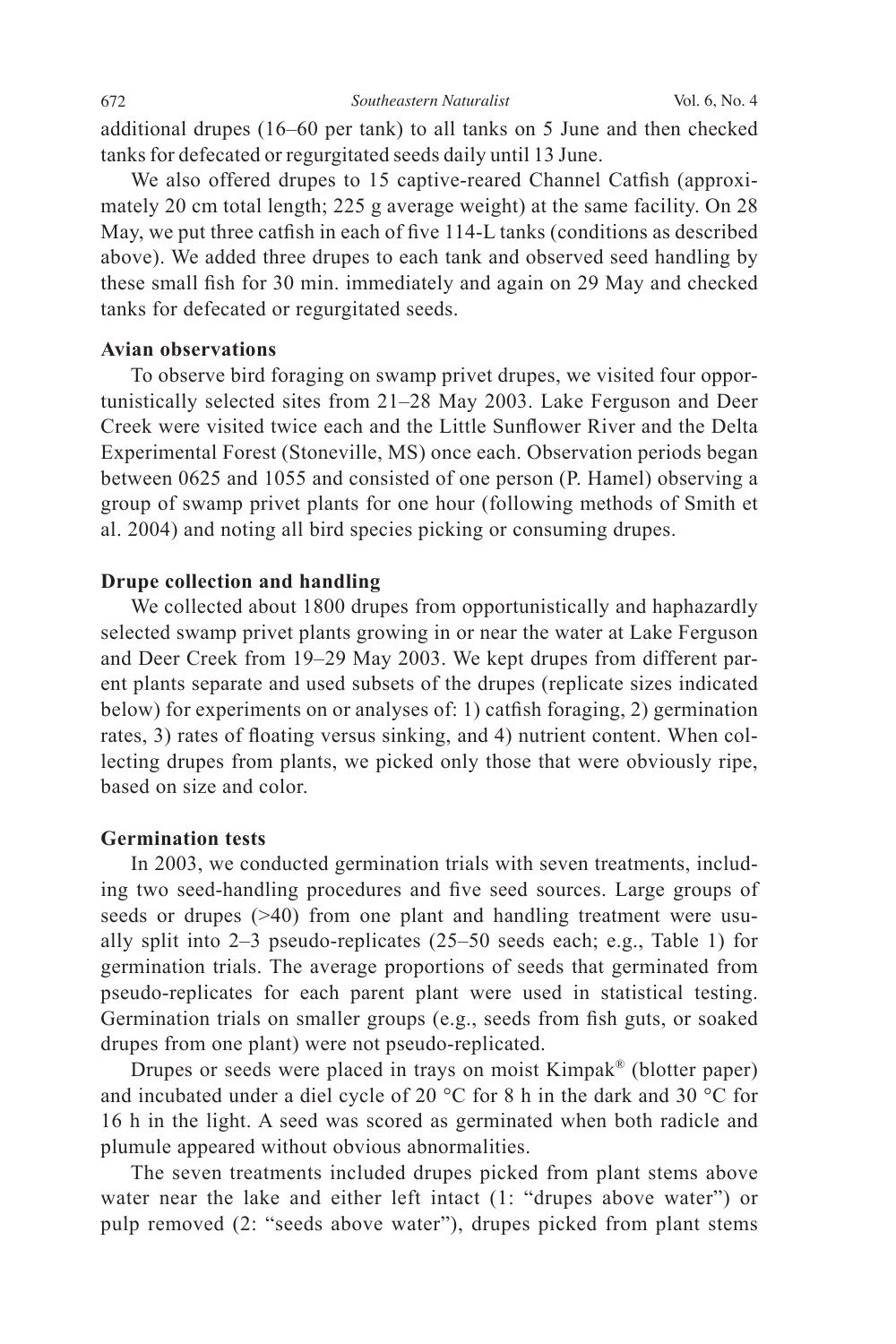2007 S.B. Adams, P.B. Hamel, K. Connor, B. Burke, E.S. Gardiner, and D. Wise 673 submerged in the lake and either left intact (3: "drupes underwater") or pulp removed (4: "seeds underwater"), drupes submerged in tanks with catfish but not eaten or stripped by the fish (5: "soaked drupes"), seeds extracted from the intestines of or defecated by catfish caught in the lake (6: "seeds ingested by fish"), and seeds stripped of pulp by catfish in tanks (7: "seeds stripped by fish") (see Table 1 for sample sizes). Seeds ingested by fish were included in the germination analysis only in cases where >10 seeds were removed from a fish. To avoid violating the assumptions of parametric statistical procedures (e.g., normality, homoscedasticity, similar sample sizes), we used non-parametric resampling techniques for statistical comparisons. Randomization tests were used to determine P-values for all ANOVAs (10,000 iterations,  $\alpha = 0.05$  for all tests; Blank et al. 2001, Manly 1997). We used a randomization ANOVA to test for differences in the proportion of seeds germinating among all sources except seeds stripped of pulp by fish; the sample size of the latter was too small for statistical testing. To determine the effect of increasing the power of statistical tests, we also conducted ANOVAs with above- and below-water sources pooled and then with seed-handling methods pooled; results were qualitatively the same for all analyses, so we do not report the results from pooled-data analyses.

# **Floating versus sinking**

To determine whether swamp privet drupes float or sink, 50 drupes from each of six plants were divided into pseudo-replicates of 25 each and placed in Erlenmeyer flasks in tap water for eight days. We observed the drupes 13 times, approximately hourly for the first six hours, then daily for the next seven days, and recorded the number floating, sinking, and suspended in the water column.

| Source                 | Sample size:<br>parent plants<br>or fish | Pseudo-<br>replicates | Seeds per<br>source or<br>pseudo-replicate | Total seeds |
|------------------------|------------------------------------------|-----------------------|--------------------------------------------|-------------|
| Drupes above water     | $4^{\rm A}$                              | 8                     | 50                                         | 400         |
| Drupes underwater      | $2^{\text{A}}$                           |                       | $25 - 50$                                  | 200         |
| Seeds above water      | $4^{\rm A}$                              | 8                     | 50                                         | 400         |
| Seeds underwater       | $2^{\rm A}$                              |                       | $25 - 50$                                  | 200         |
| Soaked drupes          | 8                                        | $8^B$                 | $2 - 58$                                   | 280         |
| Seeds ingested by fish | $3^{\circ}$                              | n/a                   | $13 - 24$                                  | 58          |
| Seeds stripped by fish | 1 <sub>D</sub>                           |                       |                                            | 15          |

Table 1. Sample sizes for the various swamp privet drupe and seed sources compared in germination tests.

<sup>A</sup>Seeds and drupes from the same source (e.g., above water) were from the same plants. BWe split drupes from each of four plants for which we had  $\geq 40$  seeds into 2 pseudo-replicates.  $\degree$ We collected 1–5 seeds ingested by three fish, but excluded those data due to small sample sizes. <sup>D</sup>Seeds were from one plant but stripped by five fish in different tanks.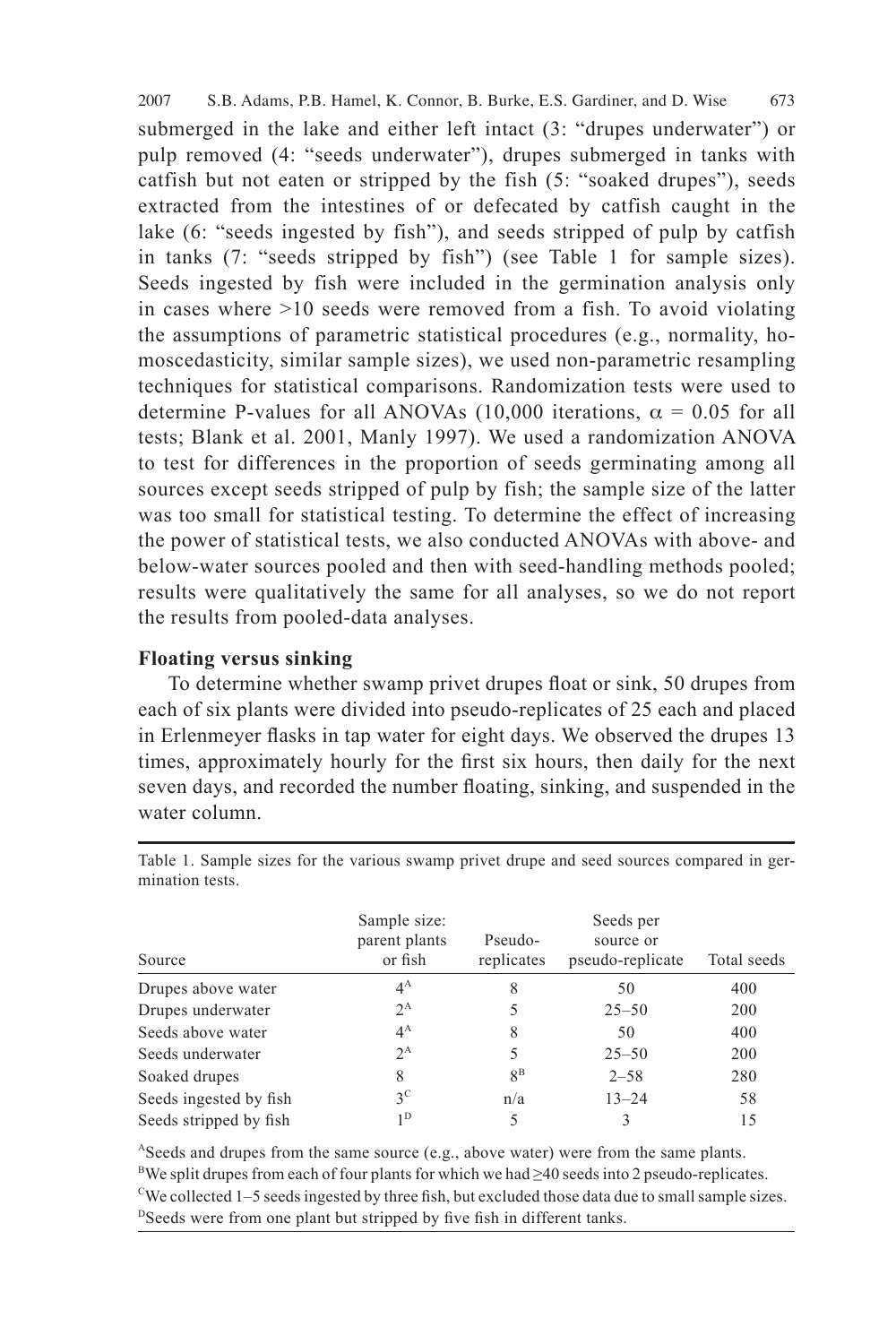#### 674 *Southeastern Naturalist* Vol. 6, No. 4

## **Nutrient analyses**

 For nutrient analyses of pulp, we collected drupes from 10 plants on 29–30 September 2003. We could not directly analyze nutrient content of the pulp; the high percentage of water in the pulp and small barbs on the seed coats prevented complete collection of the pulp. Therefore, we analyzed nutrient content of the drupes and seeds, and calculated pulp nutrient content by subtraction.

 Seed samples were prepared by scrubbing the pulp from seeds and then air drying the seeds. Fresh drupes and air-dried seeds were weighed (wet weight) in lots of 7–25 drupes and 50–90 seeds, then oven dried at 105 °C until they reached a constant mass (>24 hours) before weighing again (dry weight). After calculating wet and dry weights per drupe and per seed, we calculated percent moisture of each as 100 x (1- [dry weight / wet weight]). We then combined dried-drupe lots into three groups (54–100 drupes from 1–4 plants per group; 229 drupes from 7 plants total) and seeds into two groups (151–156 seeds from 2–3 plants per group; 307 seeds from 5 plants total). For each group, the Mississippi State University Chemistry Lab determined percentages of wet weight consisting of ash (AOAC official method 942.05; Horwitz 2000), crude protein  $(AOAC)$  official method 990.03; Horwitz 2000), and crude fat (Soxtec Extraction petroleum ether solvent, American Association of Feed Control Officials code 3.10; Patty Reeves, Mississippi State Chemistry Laboratory, Starkville, MS, pers. comm.). Percent carbohydrate was calculated by subtraction of the ash, crude protein, and fat amounts from the total wet weight and then conversion of the difference to percent of wet weight.

 We calculated pulp composition by subtraction of seed from drupe values. We calculated pulp wet and dry weights by subtracting wet and dry weights of seeds from those of drupes and determined percent moisture in pulp from the calculated wet and dry weights. The percent of the pulp comprised of each nutrient, x, (i.e., carbohydrate, protein, fat, or ash) was calculated as:

% pulp<sub>x</sub> =  $[\text{prop.} \text{drupe}_x - \text{prop.} \text{wt}_x]$  x prop. seed<sub>x</sub>) / (1- prop. wt. seed) x 100, where "prop. drupe<sub>x</sub>" and "prop. seed<sub>x</sub>" are the proportions of the drupe and seed wet weights, respectively, consisting of component x, and "prop. wt.<sub>seed</sub>" is the proportion of the drupe wet weight comprised of the seed.

#### **Results**

### **Plant phenology and hydrology**

 In 2003, ripe drupes were abundant from late May to early June. Many of the plants along Lake Ferguson were partially flooded from mid-May to mid-June 2003, but only after many of the drupes ripened; consequently, many ripe drupes remained attached to stems underwater.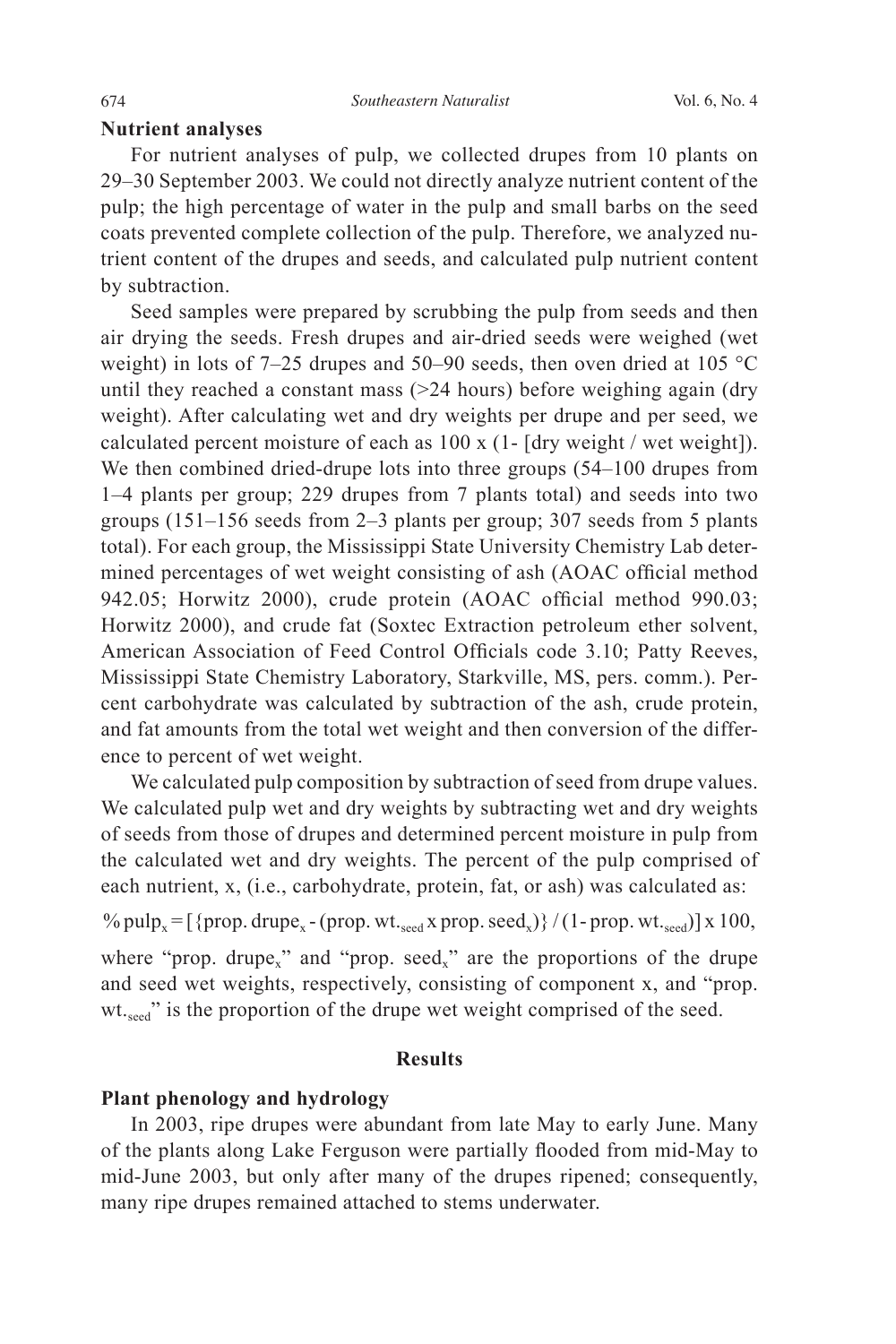2007 S.B. Adams, P.B. Hamel, K. Connor, B. Burke, E.S. Gardiner, and D. Wise 675

#### **Channel Catfish**

Channel Catfish consumed swamp privet drupes and defecated intact seeds. Prior to drupe ripening, Channel Catfish stomachs were empty or contained a variety of foods, including corn from a grain terminal on Lake Ferguson. From 20 May–5 June 2003, we caught 42 catfish. Twelve percent of the fish we processed in the field and  $20\%$  of those we transported to the lab contained swamp privet seeds in their stomach or intestines (Table 2). Other food items in the stomachs included corn, wheat, soybeans, insects, snails, mussels, and crayfish. Stomachs and intestines were empty in 31% of individuals processed in the field. Within 24 hours of capture, a 45-cm-long fish defecated  $4-5$  swamp privet seeds in the lab, and a  $61$ -cm-long fish regurgitated numerous swamp privet seeds and may have defecated others (24 seeds total in tank). Two of the catfish brought to the lab escaped from their tanks and died. On 6 June, some of the drupes that we added to the tank with wild-caught fish appeared to have been stripped (as described below), suggesting that the catfish had ingested some of the drupes and regurgitated the seeds. However, we did not observe these fish, so are not certain that drupes were peeled by fish rather than simply rupturing in the tanks.

On 28 May, we observed small, captive-reared Channel Catfish in tanks feeding on drupe pulp by repeatedly taking drupes into their mouths, scraping off some of the pulp, and then spitting out the seeds. Thus, they stripped, but did not consume seeds, nor would they disperse seeds any considerable distance by this behavior because the stripped seeds did not float. By the following day, many of the drupes showed evidence of having been ingested and some of the pulp scraped off as described above. The captive-reared fish were evidently too small to swallow an entire drupe.

# **Avian consumers**

 Twelve bird species were observed in association with swamp privet plants. *Bombycilla cedrorum* Vieillot (Cedar Waxwings) swallowed drupes after manipulating them so that the long axis was aligned with the bird's bill.

Table 2. Total lengths and weights of all channel catfish caught versus those containing swamp privet seeds in stomach or intestines for two groups. Stomachs and intestines of the first group were dissected in the field. Fish in the second group were taken to the laboratory and held individually in tanks, where we counted regurgitated or defecated seeds. All fish were caught in Lake Ferguson, MS, from May to June 2003 when swamp privet drupes were ripe.

| Channel catfish group                  | Average total length<br>$(cm)$ (range; SD) | Average weight<br>$(g)$ (range; SD) |
|----------------------------------------|--------------------------------------------|-------------------------------------|
| Fish examined in field                 |                                            |                                     |
| All fish $(n = 32)$                    | 44 $(26-60; 8)$                            | 956 (131-2187; 530)                 |
| Fish with swamp privet seeds $(n = 4)$ | $45(35-53; 7)$                             | 998 (454-1737; 552)                 |
| Fish held in laboratory tanks          |                                            |                                     |
| All fish $(n = 10)$                    | $45(30-61;10)$                             | 868 (174–1846; 563)                 |
| Fish with swamp privet seeds $(n = 2)$ | 53 $(45-61)$                               | $1156(465 - 1846)$                  |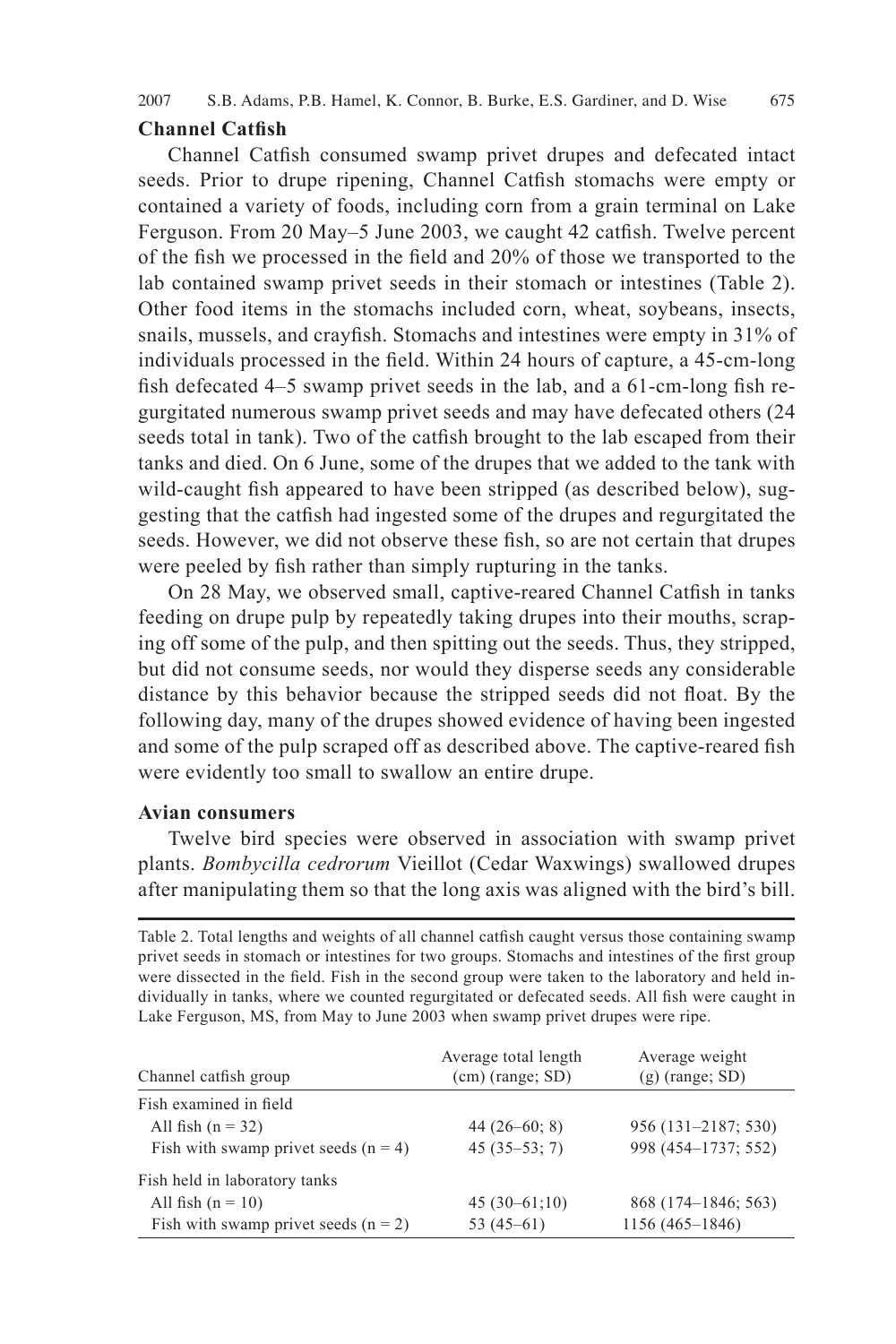A flock of over 50 Cedar Waxwings landed in one plant with ripe drupes, and one individual consumed four drupes in less than one minute. Wood Ducks and *Cardinalis cardinalis* L. (Northern Cardinals) also consumed drupes, and an *Agelaius phoeniceus* L. (Redwing Blackbird) plucked, and apparently ate, drupes. One Northern Cardinal was seen removing and eating swamp privet seeds, leaving the pulp uneaten.

## **Germination**

 The percent of seeds germinating in pseudo-replicates ranged from 35–85 percent, with treatment means ranging from 52–66 percent (Fig. 1). Germination proportions did not differ among treatments (randomization ANOVA:  $F = 0.671$ ,  $df = 5$ , 21, p-value = 0.644). Thus, neither handling treatment nor ingestion by Channel Catfish influenced germination. Although we excluded seeds stripped of pulp by fish from the data analyses due to the small sample size, their germination proportion was within the range observed in other groups (Fig. 1).

### **Nutrient contents**

 The pulp from the swamp privet drupes was predominantly water (88%), but carbohydrates dominated the remaining components, exceeding protein



Figure 1. Mean  $(\pm 1 \text{ SE})$  proportion of swamp privet seeds germinated from various sources. Seeds stripped by fish were all from one plant, so no standard error was calculated. See Methods for description of seed sources.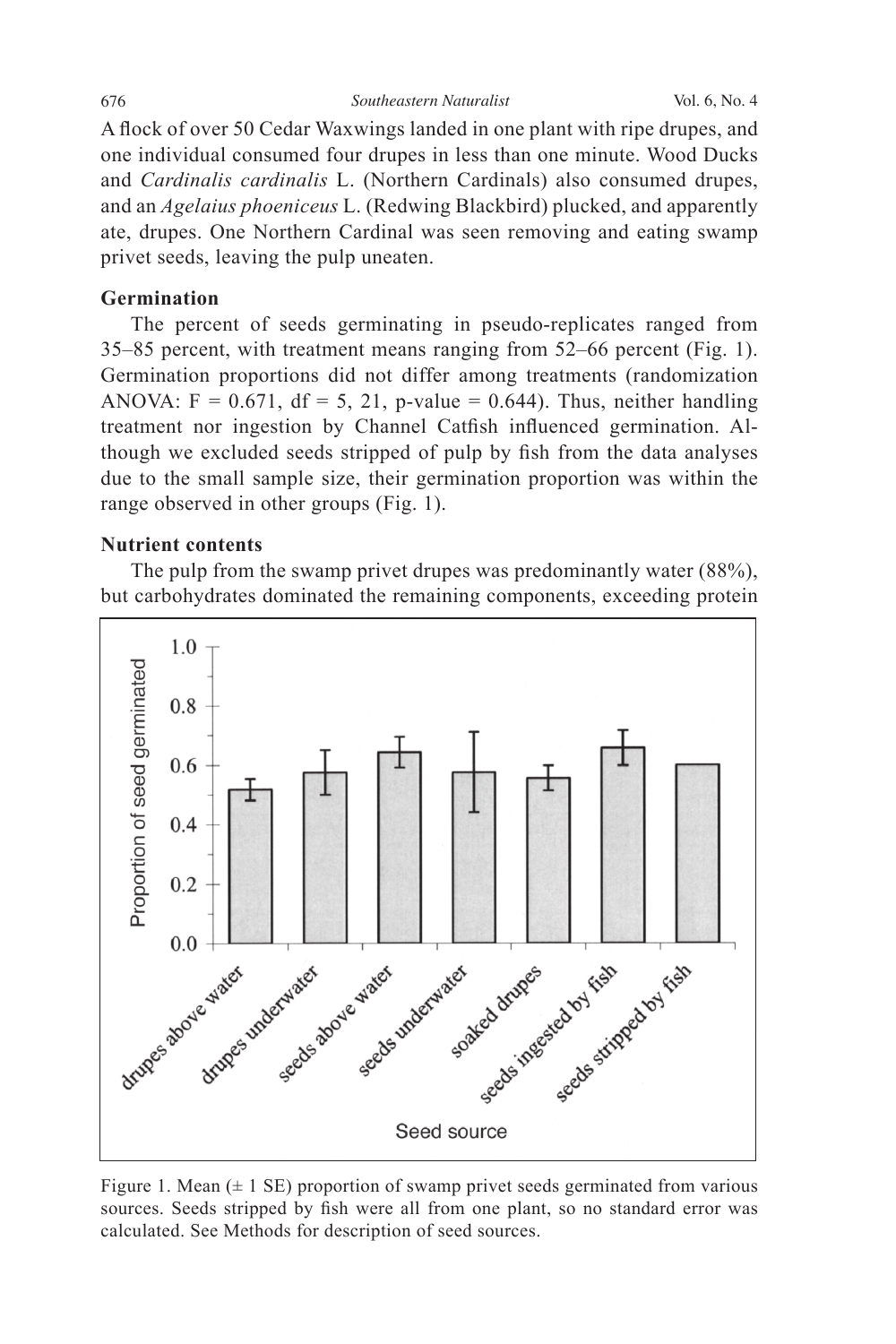2007 S.B. Adams, P.B. Hamel, K. Connor, B. Burke, E.S. Gardiner, and D. Wise 677 by 17:1 and fat by 25:1 (Table 3). The sizes of drupes and seeds varied greatly among lots, with mean wet weights of drupes and seeds ranging from 0.225–0.531 g and 0.052–0.108 g, respectively. However, the carbohydrate component far exceeded the protein and fat components in all samples, regardless of mean drupe or seed weight.

### **Floating versus sinking**

In the laboratory, drupes exhibited erratic patterns of floating and sinking over seven days. However, about 75% of all the drupes floated both at the beginning and end of the observation period. In the field, drupes were observed floating on the surface in the Sunflower River and in the mid-water column in Lake Ferguson.

### **Discussion**

 We confirmed ichthyochory as one dispersal avenue for swamp privet seeds and inferred two others: ornithochory and hydrochory. We predict that each would tend to deposit seeds in different microhabitats at various distances from the parent plant. Concurrent with Chick et al. (2003), we documented ichthyochory by Channel Catfish. Channel Catfish potentially provide both local and longer-distance seed dispersal. Movement patterns vary extensively among individuals and studies, but the species is considered moderately mobile, particularly during spring (Pellett et al. 1998) when swamp privet drupes are ripe. In a small Missouri reservoir, Channel Catfish often moved farther than 180 m/h and sometimes more than 450 m/h in the spring (Fischer et al. 1999). In the Red River in Minnesota and North Dakota, mean movement rates in summer were 474–713 m/d (Wendel and Kelsch 1999), and Channel Catfish movement rates are typically greater in the spring than summer (Fischer et al. 1999, Pellett et al. 1998). Digestion rates are temperature dependent, but assuming seeds are defecated at least several hours after consumption (Schrable et al. 1969), Channel Catfish can potentially disperse seeds hundreds to thousands of meters. Compared to Chick et al. (2003), we may have found a lower percentage of Channel Catfish that had recently ingested fruit, in part because our use of baited traps and hooks may have biased sampling toward fish that had not fed recently.

Table 3. Mean (SD) weights, moisture, and nutrient content (as % of wet weight) of swamp privet drupes, seeds, and pulp. Drupes were collected from plants along the shoreline of Lake Ferguson, Washington County, MS.

|                                                                     |                                                                                              | Wet weight Dry weight | Moisture | Carb.   | Protein |                             |  |  |  |
|---------------------------------------------------------------------|----------------------------------------------------------------------------------------------|-----------------------|----------|---------|---------|-----------------------------|--|--|--|
|                                                                     | Source per drupe $(g)$ per drupe $(g)$                                                       |                       | $($ %)   | $(\% )$ | $($ %)  | $\text{Fat}(\%)$ Ash $(\%)$ |  |  |  |
|                                                                     | Drupe $0.353(0.153)$ $0.058(0.018)$ $83.2(1.9)$ $13.4(1.4)$ $1.6(0.3)$ $1.3(0.3)$ $0.5(0.1)$ |                       |          |         |         |                             |  |  |  |
|                                                                     | Seed $0.077(0.026)$ $0.028(0.005)$ $62.2(5.8)$ $28.8(3.8)$ $4.2(0.6)$ $4.4(1.3)$ $0.5(0.1)$  |                       |          |         |         |                             |  |  |  |
|                                                                     | Pulp <sup>A</sup> $0.210(0.016)$ $0.025(0.001)$ 88.1 (1.5) 10.1                              |                       |          |         | 0.6     | (14)                        |  |  |  |
| <sup>A</sup> Pulp nutrient data were calculated, so include no SDs. |                                                                                              |                       |          |         |         |                             |  |  |  |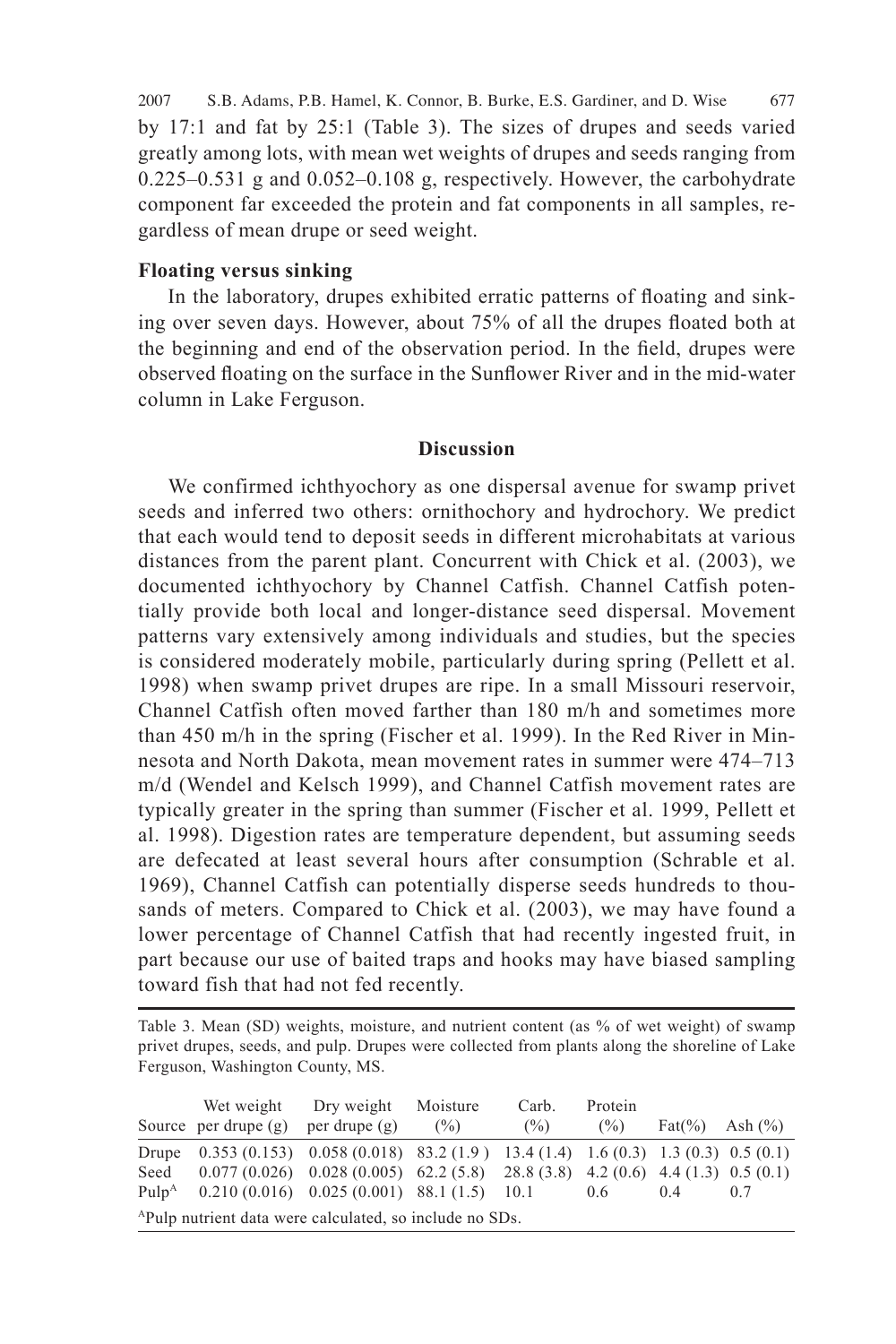Vertebrate frugivores influence seed germination and subsequent seedling establishment in many ways, including by the spatial distribution of seed deposition (Traveset 1998). For seed dispersal to result in plant recruitment, seeds must be deposited in habitats suitable for germination and survival (Schupp 1993). Because Channel Catfish tend to use relatively shallow water (1.0–4.5 m; Fischer et al. 1999) and presumably typically consume the drupes near shore or on inundated floodplains, seeds may often be defecated in sites that will be suitable for germination after water levels recede. Chick et al. (2003) showed that defecated and soaked seeds germinated more often than seeds that were soaked as intact drupes but not ingested by catfish, so catfish consumption may increase germination of seeds in habitats that remain flooded for many days. Although we did not test seeds that soaked after ingestion, we did test seeds stripped of pulp by fish and then left in water for several days. The stripping of the pulp from seeds may have an effect similar to digestion on germination of soaked seeds, although we did not detect this with our small sample size. We found no significant differences in germination proportion among various seed-handling treatments, including fish gutprocessing of drupes, which is consistent with findings that the ability of a seed to germinate is typically improved little, if at all, due to animal handling (Howe and Smallwood 1982, Traveset et al. 2001).

 The second potential dispersal avenue is ornithochory, as we documented Cedar Waxwings consuming swamp privet drupes. Cedar Waxwings are thought to be primary dispersers of juniper fruits and are known consumers of fruits from a variety of other North American plant species, especially ones producing abundant fruit (Witmer et al. 1997). In southeastern Sweden, another waxwing, *B. garrulus* (L.) (Bohemian Waxwing), was the most important disperser of *Viburnum opulus* L. (guelder rose) fruits (Englund 1993). Cedar Waxwings prefer carbohydrate-rich fruits (Witmer 1994), whereas thrushes prefer fruits with high fat content (Smith et al. 2004). Therefore, the high carbohydrate content of the swamp privet drupe pulp is consistent with an expectation that Cedar Waxwings would consume the drupes. In contrast to many other frugivorous birds, Cedar Waxwings defecate, rather than regurgitate seeds, and gut processing by Cedar Waxwings does not decrease seed germination success for other plant species tested (Witmer et al. 1997).

 Seed-dispersal distances by Cedar Waxwings are potentially large. Cedar Waxwings can store fruits in the esophagus during foraging bouts (Witmer et al. 1997), thereby prolonging the interval between consumption and defecation. The Cedar Waxwings in the study area during the swamp privet fruiting period are still in their winter range, where individual home ranges tend to be large as the birds fly among various fruit crops (Witmer et al. 1997). Distances traveled, in combination with the seed retention and digestion time, should result in longer seed dispersal distances than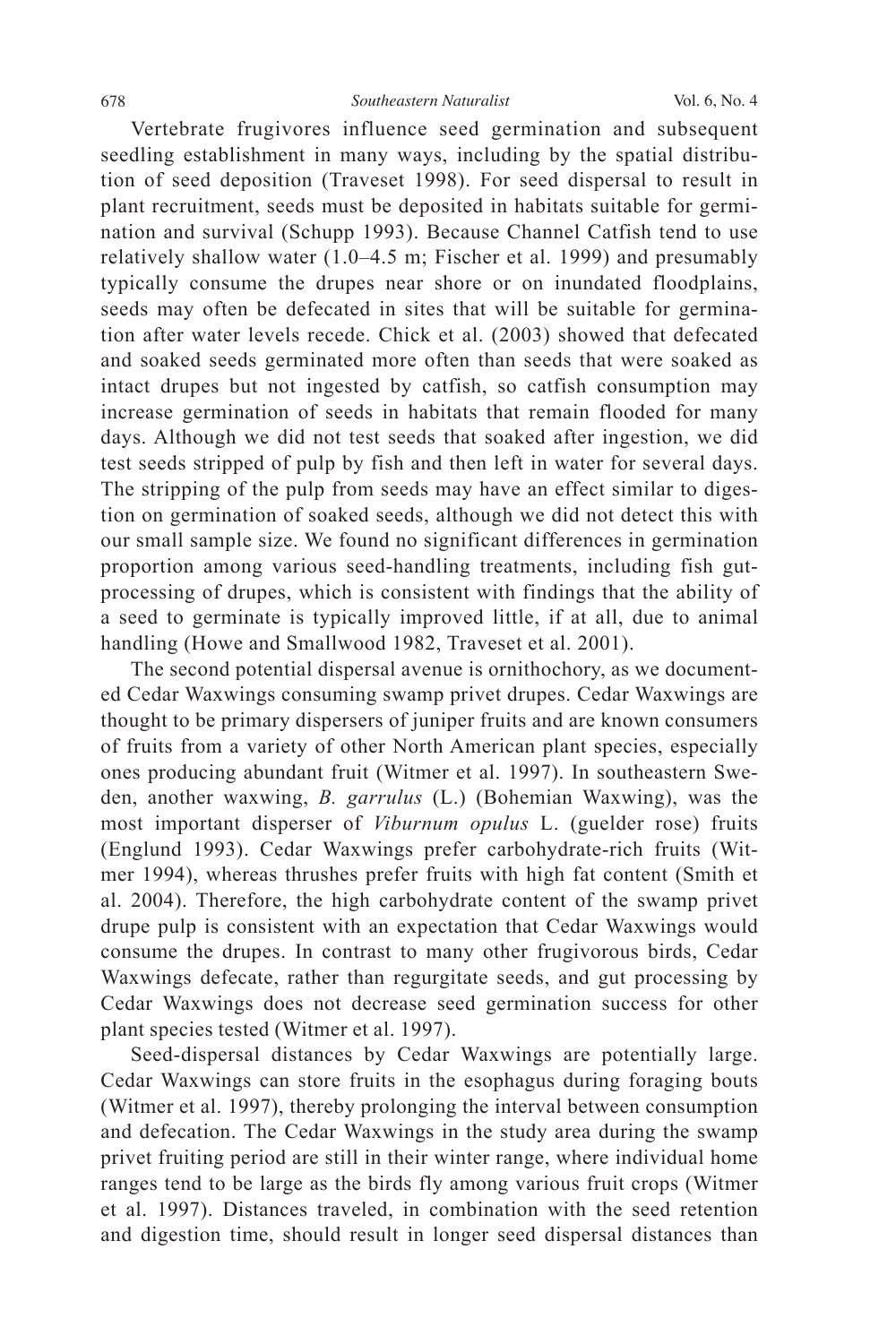those accomplished by another local bird, *Catharus guttatus* Pallas (Hermit Thrush), which has a small winter home range and regurgitates seeds of pondberry, dispersing them about 55 m (a conservative estimate based on territorial bird movement patterns; Smith et al. 2004). We found no reports of Cedar Waxwing movement distances during foraging; however, we predict that flying 40 km/hr (Witmer et al. 1997) and digesting fruits in 10 minutes (a conservative estimate), the birds could disperse seeds 5 to 10 km. Clark et al. (1999) thought it plausible that frugivorous birds could disperse seeds up to 10 km.

 Finally, we infer that some seeds are dispersed via hydrochory. Because of the variable patterns of floating and sinking that we observed both in the lab and the field, we suggest that both wind and water currents determine patterns of hydrochory. Both forces presumably deposit some seeds on or near river banks and lake shores, where germination could occur after the water recedes.

 Multiple dispersal pathways would provide the plant with potential seed dispersal to a variety of microhabitats and in a variety of hydrological conditions. Different species of frugivorous birds contributed to different portions of the seed shadow for one tree species (Jordano and Godoy 2002); the effect should be compounded when seed dispersers are as disparate as birds and fish. Frugivorous birds tend to deposit seeds in microhabitats covered by shrubs or trees, avoiding deposition in more open habitats (Jordano and Godoy 2002), and birds could disperse seeds between hydrologically disconnected watersheds. Furthermore, birds would be able to disperse seeds even in years when low water levels preclude ichthyochory. Channel Catfish and hydrochory will deposit seeds only in microhabitats that are hydrologically connected to the parent plant and flooded at least occasionally, presumably irrespective of existing plant cover. The probability of each dispersal pathway resulting in seed deposition in habitats suitable for swamp privet recruitment is completely unexplored. The variety of dispersal routes by these and other potential dispersers, including reptiles and mammals, may contribute to the abundance and widespread distribution of swamp privet throughout the southeastern United States.

 Because Channel Catfish dispersal of viable swamp privet seeds has now been documented in two states (Mississippi, our study; Illinois, Chick et al. 2003), we suggest that it may be a common occurrence. We observed slightly higher germination rates than those reported by Chick et al. (2003), however, the difference in rates is likely attributable to the different germination techniques used. Whereas we used a controlled germination technique, Chick et al. (2003) planted seeds in plug trays outdoors. Given these differences in methods, results were notably consistent between the two studies.

 Finally, the flesh of swamp privet fruit may be energetically important to Channel Catfish, which are known to consume a variety of fruits,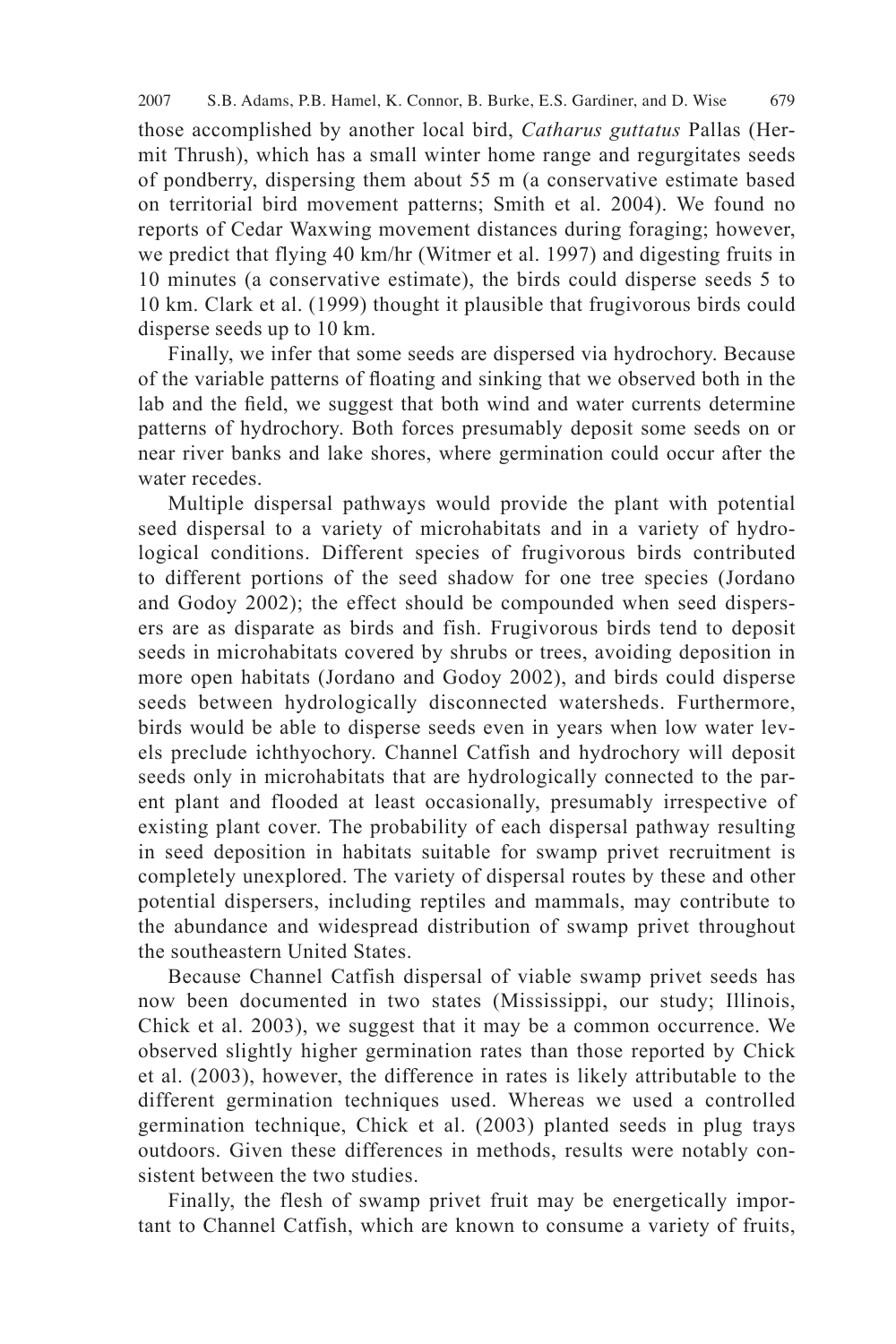sometimes in large quantities. For example, in the Des Moines River, IA, *Ulmus americana* L. (American elm) seeds were common, and sometimes abundant, in stomachs of Channel Catfish longer than 10 cm, and seeds of *Vitus* sp. (wild grape) were found in Channel Catfish stomachs in the fall (Bailey and Harrison 1948). This suggests that fruits may provide an important supplement to foods typically consumed at other times of year. Swamp privet fruits ripen just prior to Channel Catfish spawning, and thus, in years when fruit is abundant, may provide an easily accessible, high-carbohydrate food source before the catfish enter a non-feeding period. Few, if any, other plants have abundant fleshy fruits that ripen as early as swamp privet in the study areas. The potential for ichthyochory to be important to both Channel Catfish and swamp privet suggests yet another way in which widespread alterations of temperate river flow regimes and floodplain connectivity may influence both fish and floodplain plant communities (Chick et al. 2003).

#### **Acknowledgments**

 We thank S. Burke, A. Commens, G. McWhirter, C. Smith, and B. Ware for assistance with field work, day and night. T. Leininger and M. Warren, Jr., provided logistic support and discussed ideas regarding the project. Thad Cochran Warmwater Aquaculture Center personnel cooperated in the research; J. Terhune discussed project ideas and design, and H. Jones assisted with experiments with captive fish. Comments from T. Dell, K. Greenberg, C. Kwit, and anonymous reviewers greatly assisted with both technical and theoretical components of the manuscript. The USDA Forest Service, Southern Research Station, Center for Bottomland Hardwoods Research provided funding. The Greenville Yacht Club provided boat mooring and an occasional, delicious dinner.

#### **Literature Cited**

- Araujo-Lima, C., and M. Goulding. 1997. So Fruitful a Fish. Columbia University Press, New York, NY. 191 pp.
- Bailey, R.M., and H.M. Harrison, Jr. 1948. Food habits of the southern Channel Catfish (*Ictalurus lacustris punctatus*) in the Des Moine River, Iowa. Transactions of the American Fisheries Society 75:110–138.
- Blank, S., C. Seiter, and P. Bruce. 2001. Resampling Stats in Excel, version 2. Resampling Stats, Inc. Arlington, VA. 172 pp.
- Bosworth, B.G., D.J. Wise, J.S. Terhune, and W.R. Wolters. 2003. Family and genetic group effects for resistance to proliferative gill disease in Channel Catfish, Blue Catfish, and Channel Catfish Blue Catfish backcross hybrids. Aquaculture Research 34:569–573.
- Chick, J.H., R.J. Cosgriff, and L.S. Gittinger. 2003. Fish as potential dispersal agents for floodplain plants: First evidence in North America. Canadian Journal of Fisheries and Aquatic Sciences 60:1437–1439.
- Clark, J.S., M. Silman, R. Kern, E. Macklin, and J. HilleRisLambers. 1999. Seed dispersal near and far: Patterns across temperate and tropical forests. Ecology 80:1475–1494.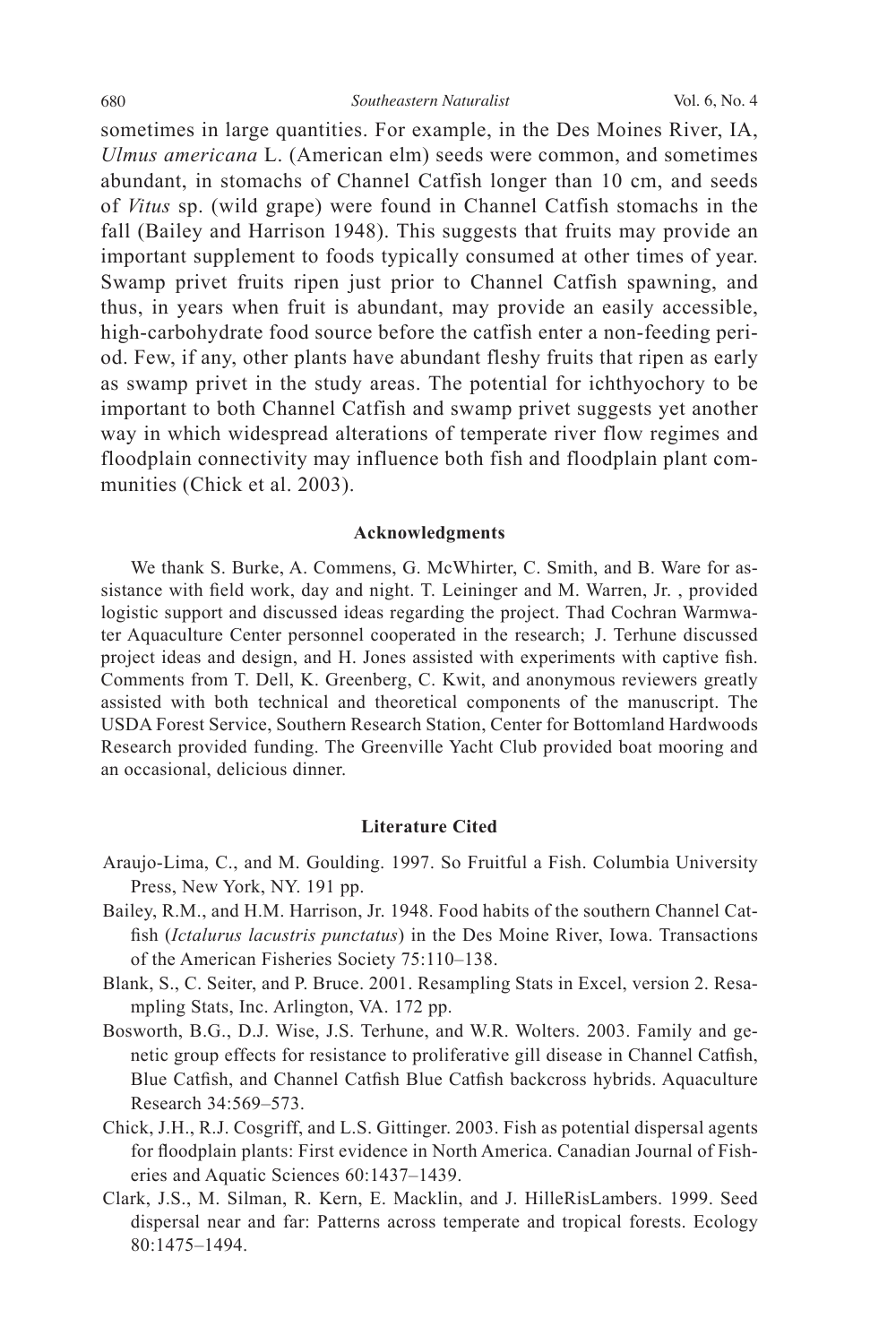2007 S.B. Adams, P.B. Hamel, K. Connor, B. Burke, E.S. Gardiner, and D. Wise 681

- Duncan, W.H., and M.B. Duncan. 1988. Trees of the Southeastern United States. University of Georgia Press, Athens, GA. 322 pp.
- Englund, R. 1993. Fruit removal in *Viburnum opulus*: Copious seed predation and sporadic massive seed dispersal in a temperate shrub. OIKOS 67:503–510.
- Fischer, S.A., S. Eder, and E.D. Aragon. 1999. Movements and habitat use of Channel Catfish and Blue Catfish in a small impoundment in Missouri. Pp. 239–255, *In* E.R. Irwin, W.A. Hubert, C.F. Rabeni, H.L. Schramm, Jr., and T. Coon (Eds.). Catfish 2000: Proceedings of the International Ictalurid Symposium. American Fisheries Society, Symposium 24, Bethesda, MD. 516 pp.
- Gottsberger, G. 1978. Seed dispersal by fish in the inundated regions of Humaitá, Amazonia. Biotropica 10:170–183.
- Hepp, G.R., and F.C. Bellrose. 1995. Wood Duck (*Aix sponsa*). No. 169 *In* A. Poole and F. Gill (Eds.). The Birds of North America. The Academy of Natural Sciences, Philadelphia, PA, and the American Ornithologists' Union, Washington, DC. 24 pp.
- Hicks, Jr., R.R., and G.K. Stephenson. 1978. Woody Plants of the Western Gulf Region. Kendall/Hunt Publishing Company, Dubuque, IA. 339 pp.
- Horwitz, W. 2000. Official Methods of Analysis of AOAC International, 17th Edition. Association of Analytical Chemists International, Gaithersburg, MD.
- Howe, H.F., and M.N. Miriti. 2004. When seed dispersal matters. Bioscience 54: 651–660.
- Howe, H.F., and J. Smallwood. 1982. Ecology of seed dispersal. Annual Review Ecology and Systematics 13:201–228.
- Jordano, P., and J.A. Godoy. 2002. Frugivore-generated seed shadows: A landscape view of demographic and genetic effects. Pp. 305–321, *In* D.J. Levey, W.R. Silva, and M. Galetti (Eds.). Seed Dispersal and Frugivory: Ecology, Evolution, and Conservation. CABI Publishing, New York, NY. 511 pp.
- Kubitzki, K., and A. Ziburski. 1993. Seed dispersal in floodplain forests of Amazonia. Biotropica 26:30–43.
- Manly, B.F.J. 1997. Randomization, Bootstrap, and Monte Carlo Methods in Biology. Chapman and Hall, London, UK. 399 pp.
- Pellett, T.D., G.J.V. Dyck, and J.V. Adams. 1998. Seasonal migration and homing of Channel Catfish in the lower Wisconsin River, Wisconsin. North American Journal of Fisheries Management 18:85–95.
- Radford A.E., H.E. Ahles, and C.R. Bell. 1968. Manual of the Vascular Flora of the Carolinas. The University of North Carolina Press, Chapel Hill, NC. 1245 pp.
- Schrable, J.B., O.W. Tiemeier, and C.W. Deyoe. 1969. Effects of temperature on rate of digestion by Channel Catfish. The Progressive Fish-Culturist 31:131-138.
- Schupp. 1993. Quantity, quality, and the effectiveness of seed dispersal by animals. Vegetatio 108:15–29.
- Smith III, C.G., P.B. Hamel, M.S. Devall, and N.M. Schiff. 2004. Hermit Thrush is the first observed dispersal agent for pondberry (*Lindera melissifolia*). Castanea 69:1–8.
- Traveset, A. 1998. Effect of seed passage through vertebrate frugivores' guts on germination: A review. Perspectives in Plant Ecology, Evolution, and Systematics 1/2:151–190.
- Traveset, A., N. Riera, and R.E. Mas. 2001. Passage through bird guts causes interspecific differences in seed germination characteristics. Functional Ecology 15: 669–675.